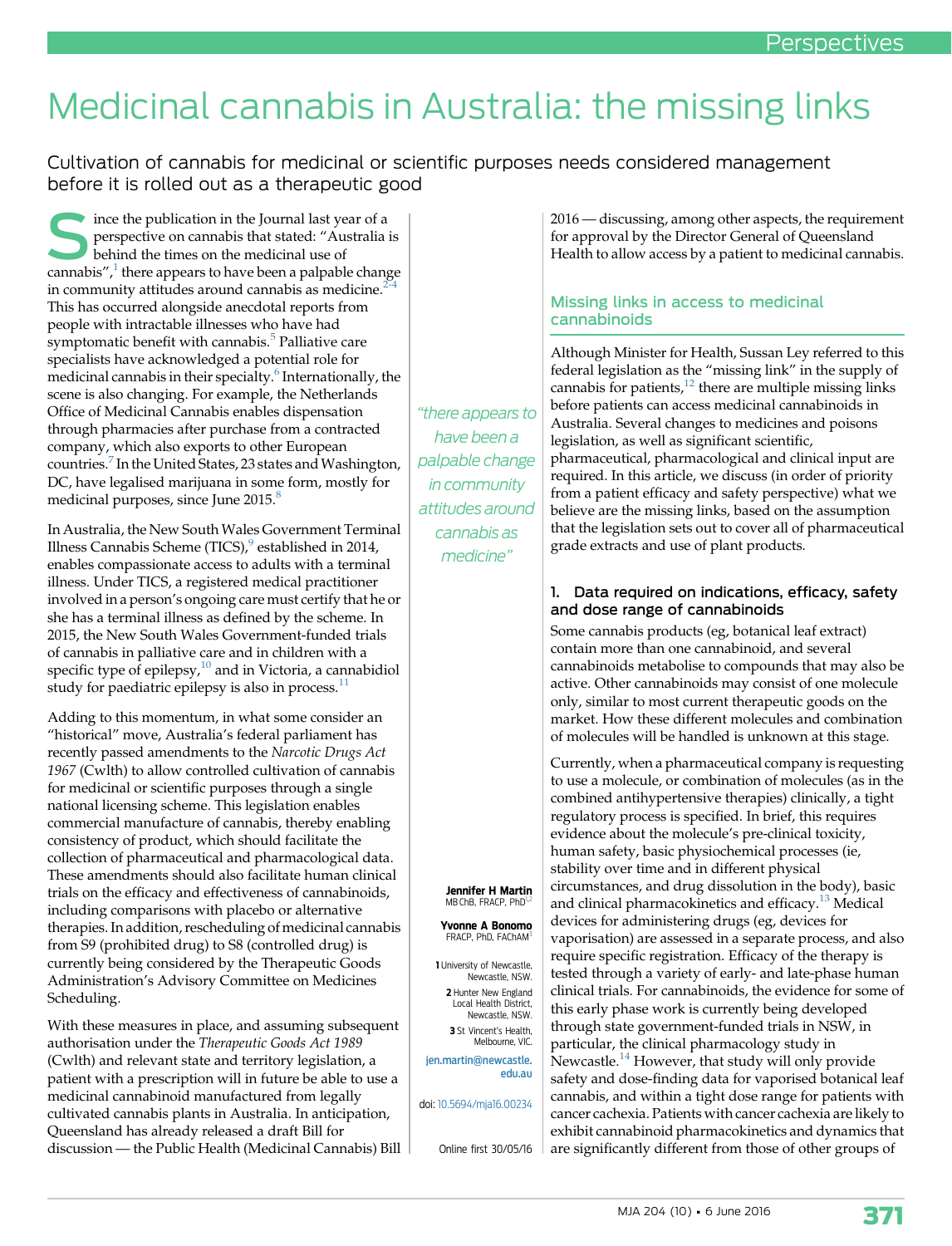# Perspectives

patients who might benefit from therapeutic cannabinoids — younger, physiologically more stable individuals with chronic pain.[15](#page-3-0) Although data are available for some already registered cannabinoids, $^{16}$  $^{16}$  $^{16}$  in general, appropriate starting doses and likely toxic doses for other forms of cannabinoids, and in other population groups with different pharmacokinetics are not known. Similarly, central nervous system or other toxicity data, particularly for children or adolescents or in "end-of-life" patients with significant neuropsychiatric changes and who are already taking a range of concomitant medications, are still to be determined. Placebo-controlled efficacy data to date are sparse $17$  and registration of cannabinoids may potentially lead to widespread uptake with reduced impetus for research into efficacy.<sup>1</sup>

### 2. Confirmation that drug constituents are consistent and of high, reproducible quality

In addition to the abovementioned lack of standard drug dossier data submitted to the Therapeutic Goods Administration (TGA), the pharmacology of different parts of the plant and its species need to be clarified.<sup>18</sup> For instance, there may be batch variation between cultivation sites or over time. Thus, experience with good manufacturing practice (GMP) frameworks for other plant-derived drugs such as opium will be helpful. The clinical relevance of batch variation is also becoming apparent with other biological agents that are entering clinical use in Australia. The relative benefits of prescribing plant-derived molecules versus those synthesised in laboratories will need to be determined. Lastly, safety and regulatory aspects of cannabinoids obtained from a range of different (mostly domestic) sources that will be compounded by pharmacies is a major area for policy work; this is already underway in NSW.

#### 3. Confirmation of drug stability in different storage conditions

It is likely that drugs for inpatients will be stored in more stringent and reproducible physical conditions than those provided to outpatients. Thus we need to understand factors such as the decay over time, outside of the fridge, and the effects of variable humidity, for different products.

### 4. Concerns specific to prescribing

Assuming that appropriate, evidence-based clinical indications for prescribing cannabinoids can be ascertained, an understanding of the pharmacology, including the percentage and amount of tetrahydrocannabinol, cannabidiol or other cannabinoid and their pharmacological actions, will inform prescribing for different conditions. Patients may have a preference for a particular route of administration (eg, oral versus vaporised), so effects on bioavailability via these methods may need to be considered for a particular patient and the condition being treated. For example,

cannabis for cachexia may best be taken before meals with a rapid time to maximum concentration and rapid wear-off; but for chronic pain, a relatively constant plasma concentration above that known to be of benefit may be preferred. Depending on the underlying condition, decisions will need to be made about whether a supply for 1 month (eg, palliative care context) or longer (eg, chronic pain context) can be provided because of the potential for stockpiling.

#### 5. Concerns around medical supply of a potentially misusable substance

Here, we can learn from local and international experience.[19](#page-3-0) Assuming that medicinal cannabis is rescheduled from S9 to S8, the states and territories have a key role, as they do for other scheduled substances, in enabling access to this drug.

Additional controls include restricting access to poisons to state and territory authorised medical practitioners. Restriction of prescribing to specific practitioners, such as palliative care, pain or addiction medicine specialists will be important, especially in the early stages of prescribing while the clinical experience is accumulating. In other contexts, access can be restricted to clinical trials conducted under the Therapeutic Goods Act 1989 (Cwlth) — that is, by applying to use an unapproved product under the Clinical Trial Notification or Clinical Trial Exemption schemes, under the TGA Special Access Scheme or under an Authorised Prescriber scheme.

In Canada, doctors are gatekeepers for the system, but many cite lack of research and guidance from authorities as the reason for declining to prescribe cannabis, even though most support a perceived public health aspect.<sup>[16](#page-3-0)</sup> Clearly, medical practitioners, pharmacists and other health professionals will need training so that inappropriate prescribing and drug diversion are minimised. Looking ahead, curricula in medical and other undergraduate health professional courses are currently relatively devoid of formal structured clinical pharmacology and addiction medicine teaching, particularly with regard to cannabis. This should be rectified through collaboration with, for example, the Australian Medical Council and Medical Deans of Australia and New Zealand.

## **Solutions**

While a national regulatory framework is under discussion, there are several ways to promote the process, described below.

- There is likely to be a call for professional input once the TGA processes are finalised (submissions to the TGA closed in February 2016). This will include pharmacy input concerning storage and dispensing, and registration of, or use of an authorised prescriber or other scheme by prescribers.
- Support should be given to the unprecedented approach in Australia to develop the evidence base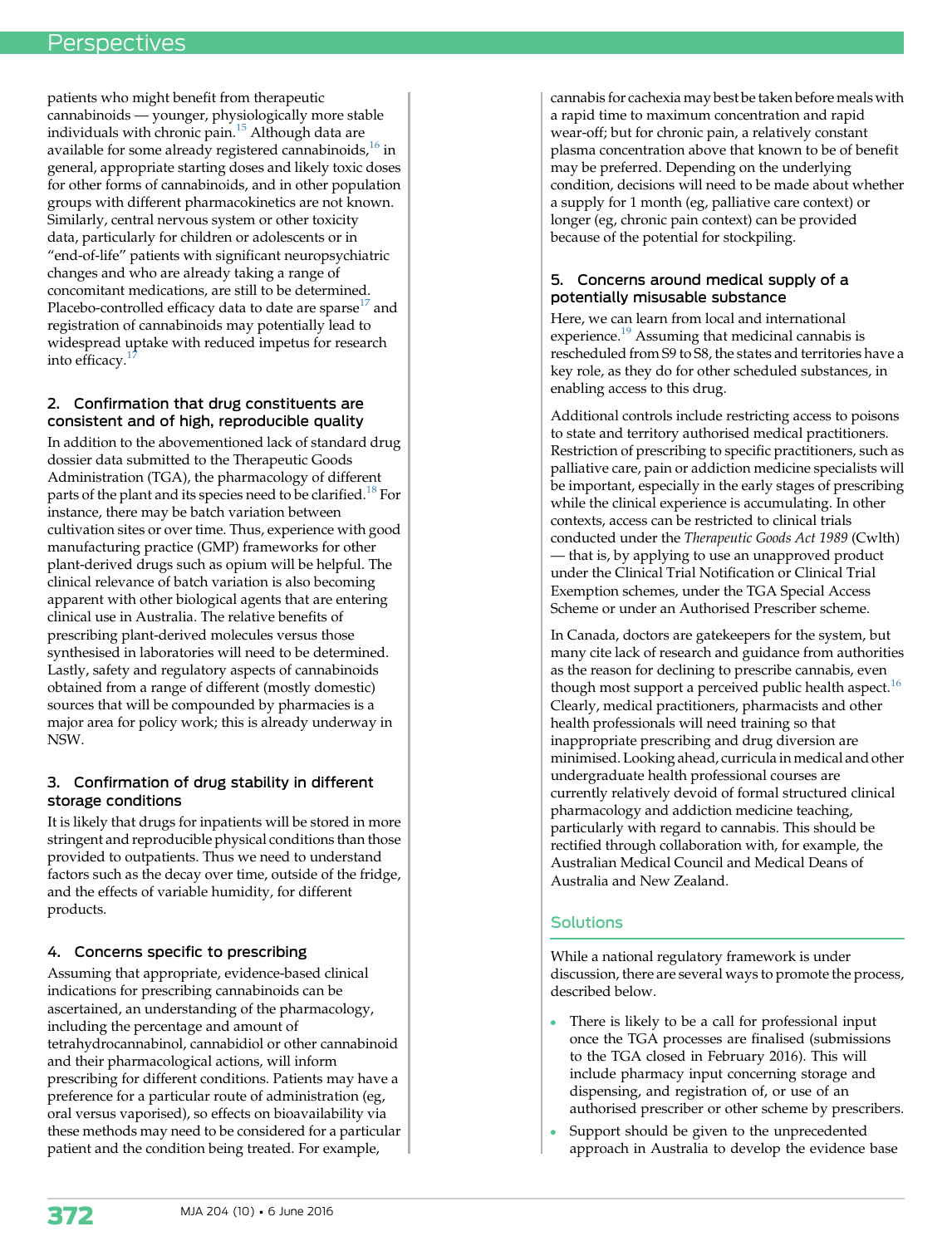through the NSW and Victorian state government studies.

 Guidelines could be developed for medical practitioners regarding management of patient requests for cannabinoids that are outside the legislation/registration.

#### Interface with non-medical cannabis use

Like many doctors, we consider the discussion surrounding medicinal cannabis to be separate from the increased calls from some sections of the community to legalise cannabis for non-medical or recreational, use. Non-medicinal cannabis raises ethical concerns about substances that are documented to be harmful to some individuals and society. Medicinal cannabis, however, as proposed in recent amendments to the Narcotic Drugs Act, falls within the framework of a therapeutic good for clinical use.

#### **Summary**

For users of medicinal cannabis, this legislation is a significant move. It provides access to cannabis for people who gain alleviation of their symptoms and who have, until now, been cultivating cannabis or importing it illegally. However, prescribing of medicinal cannabis by doctors remains outside the standard regulatory framework for medicinal products.

For researchers interested in building an evidence base around cannabis, this legislation will simplify current onerous processes for permitting access to cannabis for the studies required to ensure safety, reliability, and the range of doses likely to be effective. For the current NSW pharmacology study, for example, there were significant delays owing to problems with licenses for possession and handling, import licenses, concerns about storage in the hospital of a non-scheduled drug and the use of a non-TGA-registered medical device, even with state government facilitation of these processes.

For the medical community, both experience in providing access to potential drugs of misuse and appropriate concerns based on previous examples of medicinal products that can be misused will guide some of the journey and appropriate regulation. These experiences include the exponential rise in the use of oxycodone in the community $^{20}$  $^{20}$  $^{20}$  as well as misuse of benzodiazepines and antipsychotic medications. We can learn from these problems, as long as pressure from the community for access to cannabis is managed. Disease symptoms are not new. There are already several safe and effective registered therapeutic goods available for most conditions for which patients are requesting access to medicinal cannabis. If trial data for cannabis reveal evidence that supports its use, and if this use can be regulated in a way that enables suitable provision to those who may benefit, then it appropriately becomes another agent in the armamentarium of pharmacotherapy.

Competing interests: Jennifer Martin is involved in the NSW Health-funded medicinal cannabis trials and Yvonne Bonomo is leading cannabis research and education programs in Victoria.

Provenance: Commissioned; externally peer reviewed.

 $\odot$  2016 AMPCo Pty Ltd. Produced with Elsevier B.V. All rights reserved.

References are available online at [www.mja.com.au](http://www.mja.com.au).